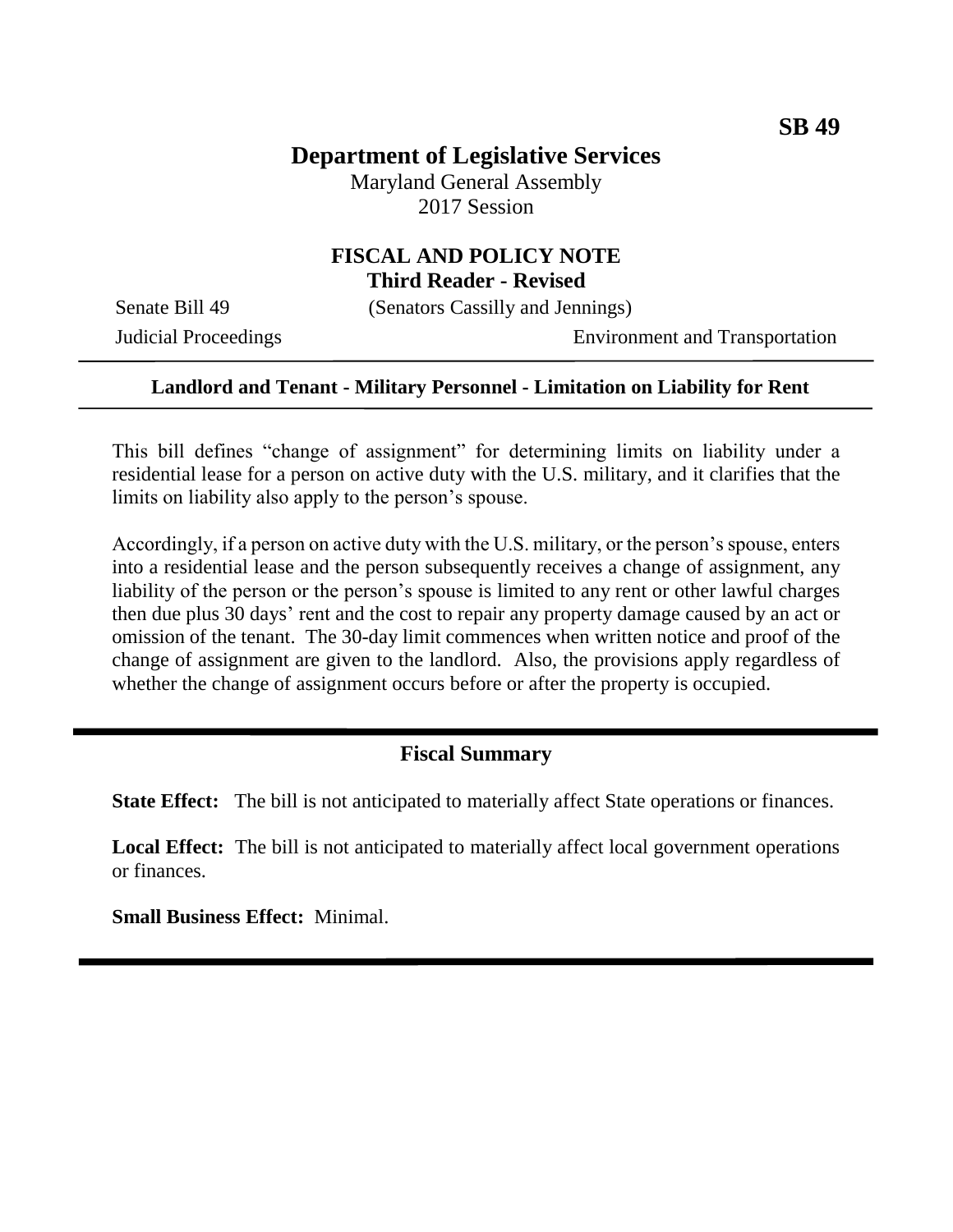## **Analysis**

**Bill Summary:** The bill specifies that "change of assignment" includes:

- permanent change of station orders;
- temporary duty orders for a period exceeding 90 days;
- orders requiring a person to move into housing located on a military installation; and
- a release from active duty, including retirement, separation or discharge under honorable conditions, and demobilization of an activated reservist or member of the National Guard who was serving on active duty orders for at least 180 consecutive days.

**Current Law/Background:** If a person on active duty with the U.S. military enters into a residential lease and subsequently receives permanent change of station orders or temporary duty orders for more than three months, the person's liability under the lease may not exceed 30 days' rent and the cost of repairing damage to the premises caused by the tenant. The 30 days' rent is calculated based on the date that written notice and proof of the assignment are given to the landlord.

The Office of the Attorney General, Consumer Protection Division, estimates that it has received 10 landlord-tenant complaints in the past three years that have involved military personnel.

## **Additional Information**

**Prior Introductions:** As amended, HB 1365 of 2016 passed the House and was referred to the Senate Judicial Proceedings Committee, but no further action was taken. Its cross file, SB 62 (a similar bill), received an unfavorable report from the Senate Judicial Proceedings Committee.

**Cross File:** None designated; however, HB 851 (Delegate Folden, *et al*. – Environment and Transportation) is identical.

**Information Source(s):** Office of the Attorney General (Consumer Protection Division); Judiciary (Administrative Office of the Courts); Department of Legislative Services